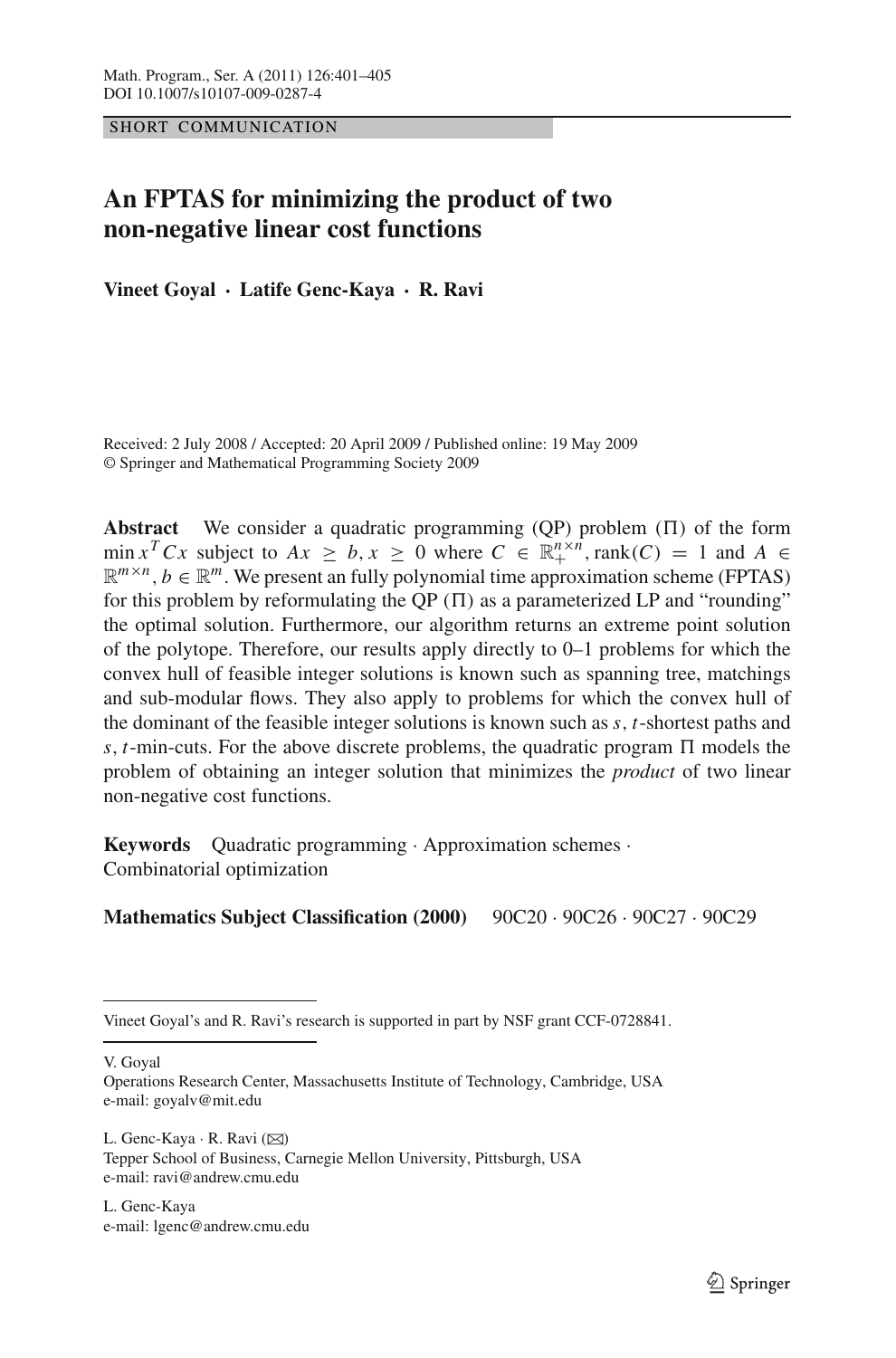# **1 Introduction**

In this paper, we consider the following special case of the non-convex quadratic programming (QP) problem  $(\Pi)$ .

$$
\min x^T C x \nAx \ge b \nx \ge 0,
$$

where  $C \in \mathbb{R}_+^{n \times n}$ , rank $(C) = 1$  and  $A \in \mathbb{R}^{m \times n}$ ,  $b \in \mathbb{R}^m$  and let  $P = \{x \in \mathbb{R}^{n \times n} \mid x \in \mathbb{R}^{n} \mid x \in \mathbb{R}^{n} \}$  $\mathbb{R}^n_+$  |  $Ax \geq b$  }. Since a rank-1 matrix is not necessarily positive semi-definite,  $x^T C x$ is a non-convex function and thus,  $\Pi$  is a non-convex QP problem. We can rewrite  $C = c_1 c_2^T$  for some  $c_1, c_2 \in \mathbb{R}^n_+$  as  $C \in \mathbb{R}^{n \times n}_+$  and rank(*C*) = 1. Therefore, the objective function  $x^T C x$  can be reformulated as a product of two non-negative linear functions,

$$
x^{T}(c_{1}c_{2}^{T})x = (c_{1}^{T}x) \cdot (c_{2}^{T}x),
$$

and the problem  $\Pi$  models the problem of minimizing the product of two non-negative linear cost functions over a polyhedral set. This problem is known to be NP-hard [\[6](#page-4-0)].

**Definition 1** A function  $f : \mathbb{R}^n \to \mathbb{R}$  is quasi-concave if and only if the upper level sets

$$
S_u = \{x \in \mathbb{R}^n | f(x) \ge u\},\
$$

are convex for all  $u \in \mathbb{R}$ .

It is well known that the objective function  $(c_1^T x) \cdot (c_2^T x)$  in problem  $\Pi$  is *quasiconcave* where  $c_1, c_2 \in \mathbb{R}^n_+$ . Therefore, the minimum for the problem  $\Pi$  is attained at an extreme point of the polytope *P* [\[1](#page-4-1)].

In this paper, we present a fully polynomial time approximation scheme (FPTAS) for the problem  $\Pi$  that obtains  $(1 + \epsilon)$ -approximate solution for any  $\epsilon > 0$  in time polynomial in the input size and  $\frac{1}{\epsilon}$ .

<span id="page-1-0"></span>**Theorem 1** *Given a rank-1 matrix*  $C = c_1 c_2^T$ ,  $c_1, c_2 \in \mathbb{R}_+^n$ , a polytope  $P \subset \mathbb{R}_+^n$  and  $\epsilon > 0$ , there is a  $(1 + \epsilon)$ -approximation algorithm A for the problem  $\Pi$ ,

$$
\min_{x \in P} x^T C x = \min_{x \in P} (c_1^T x) \cdot (c_2^T x),
$$

*in time polynomial in the input size and*  $\frac{1}{\epsilon}$ *. Furthermore, A returns a solution that is an extreme point of P. If*  $u = \max_{x \in P} c_2^T x$  *and*  $l = \min_{x \in P} c_2^T x$ , *then A solves*  $O\left(\frac{\log \frac{u}{l}}{\epsilon}\right)$  linear minimization problems over P.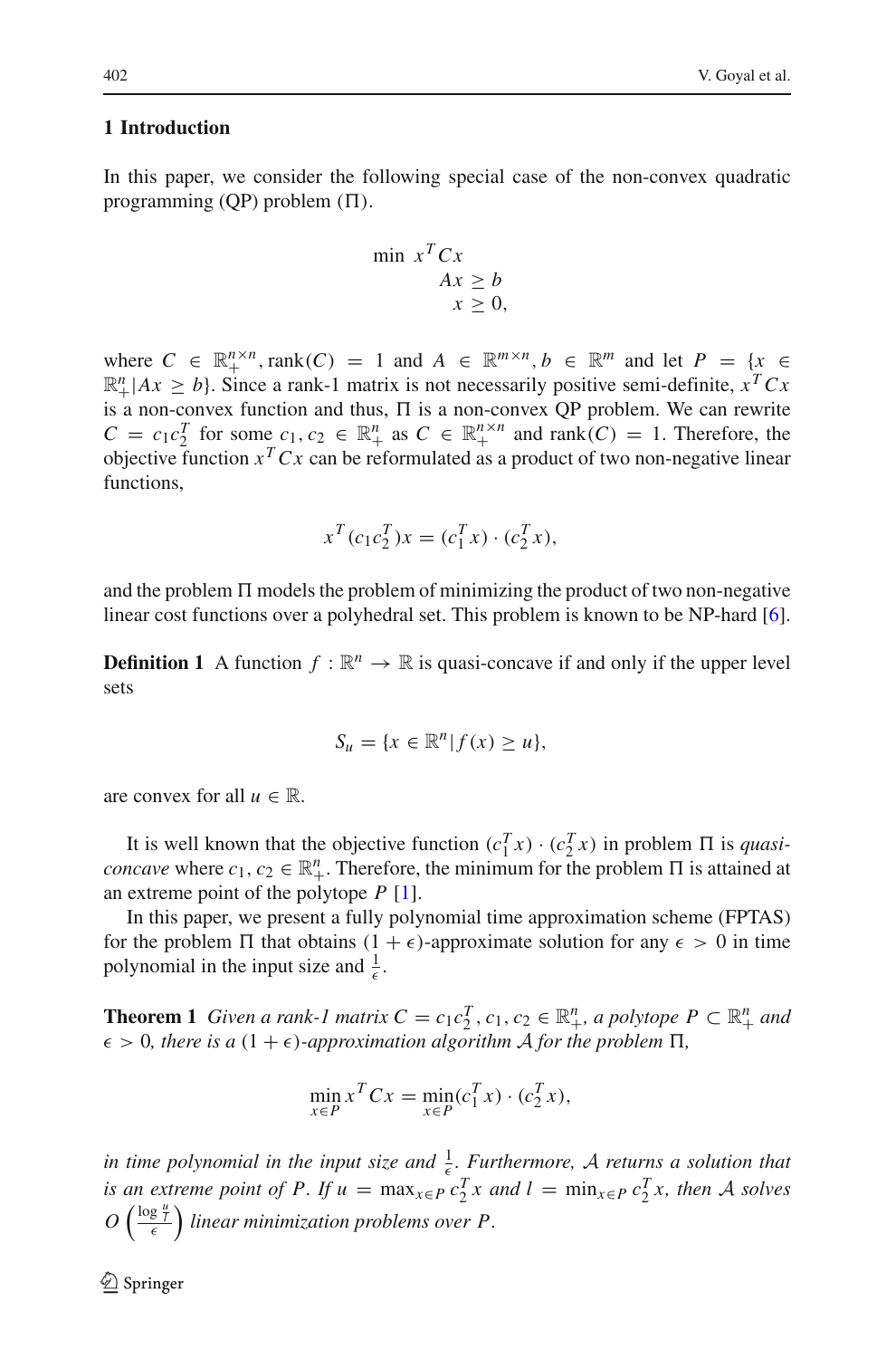We would like to note that an FPTAS for this problem is known due to Kern and Woeginger [\[5](#page-4-2)]. However, our work is independent of [\[5\]](#page-4-2) and our algorithm differs significantly giving an interesting alternate approach to solve the problem with a reduced running time. To compare, the algorithm presented in [\[5](#page-4-2)] solves  $\Omega\left(\frac{\log \frac{U}{\ell}}{\epsilon^2}\log \det(A)\right)$ linear minimization problems over *P* to obtain a  $(1 + \epsilon)$ -approximation where *U* and

*L* are upper and lower bounds on the objective function respectively. Since our algorithm obtains an extreme point approximate solution for the problem

-, our result applies directly to the problem of minimizing a rank-1 quadratic objective over a set of 0–1 points when the description of the convex hull or the dominant of the 0–1 points is known.

<span id="page-2-0"></span>**Corollary 1** *Let*  $S \subset \{0, 1\}^n, c_1 \in \mathbb{R}_+^n, c_2 \in \mathbb{R}_+^n$ . If we can optimize over either the *convex hull of S or the dominant of S (i.e.*  $dom(S) = \{x \in \{0, 1\}^n | \exists x' \in S, x \geq x'\}$ *) in polynomial time, then there is an FPTAS for the problem*  $\Pi$  :  $\min_{x \in S} (c_1^T x) \cdot (c_2^T x)$ *.* 

In particular, we obtain an FPTAS for minimizing the rank-1 quadratic objective when *S* is one of the following combinatorial sets over an undirected graph  $G = (V, E)$ using Corollary [1.](#page-2-0)

- 1. Spanning trees of *G*.
- 2. Matchings in *G*.
- 3. *s*, *t*-paths in *G* where *s*,  $t \in V$ .
- 4. *s*, *t*-cuts in *G* where *s*,  $t \in V$ .
- 1.1 Related work

#### *1.1.1 General QPs*

The general QP problem is the following.

$$
\min_{x \in \mathbb{R}^n} f(x) = (a^T x + x^T C x)
$$
 subject to  $Ax \ge b$ .

Here  $a \in \mathbb{R}^n$ ,  $C \in \mathbb{R}^{n \times n}$ ,  $A \in \mathbb{R}^{m \times n}$  and  $b \in \mathbb{R}^m$ . It is known that the objective function *f* is convex if and only if the matrix *C* is positive semi-definite. The problem is referred to as a convex QP if the objective is convex and can be solved in polynomial time. On the other hand, if *f* is not convex, the problem is referred to as non-convex QP and is in general NP-hard to solve [\[7](#page-4-3)[,9](#page-4-4)]. The non-convex QP problem has been studied widely in literature and finds important applications in numerous fields such as portfolio analysis, VLSI design, optimal power flow and economic dispatch. The bibliography of Gould and Toint [\[3\]](#page-4-5) is an extensive list of references in non-convex QP and its applications.

### *1.1.2 Bi-criteria approximations*

Bi-criteria variants of spanning tree and *s*, *t*-path problems have been considered in literature [\[8](#page-4-6),[4\]](#page-4-7) where we are given two non-negative cost functions  $c_1$  and  $c_2$  over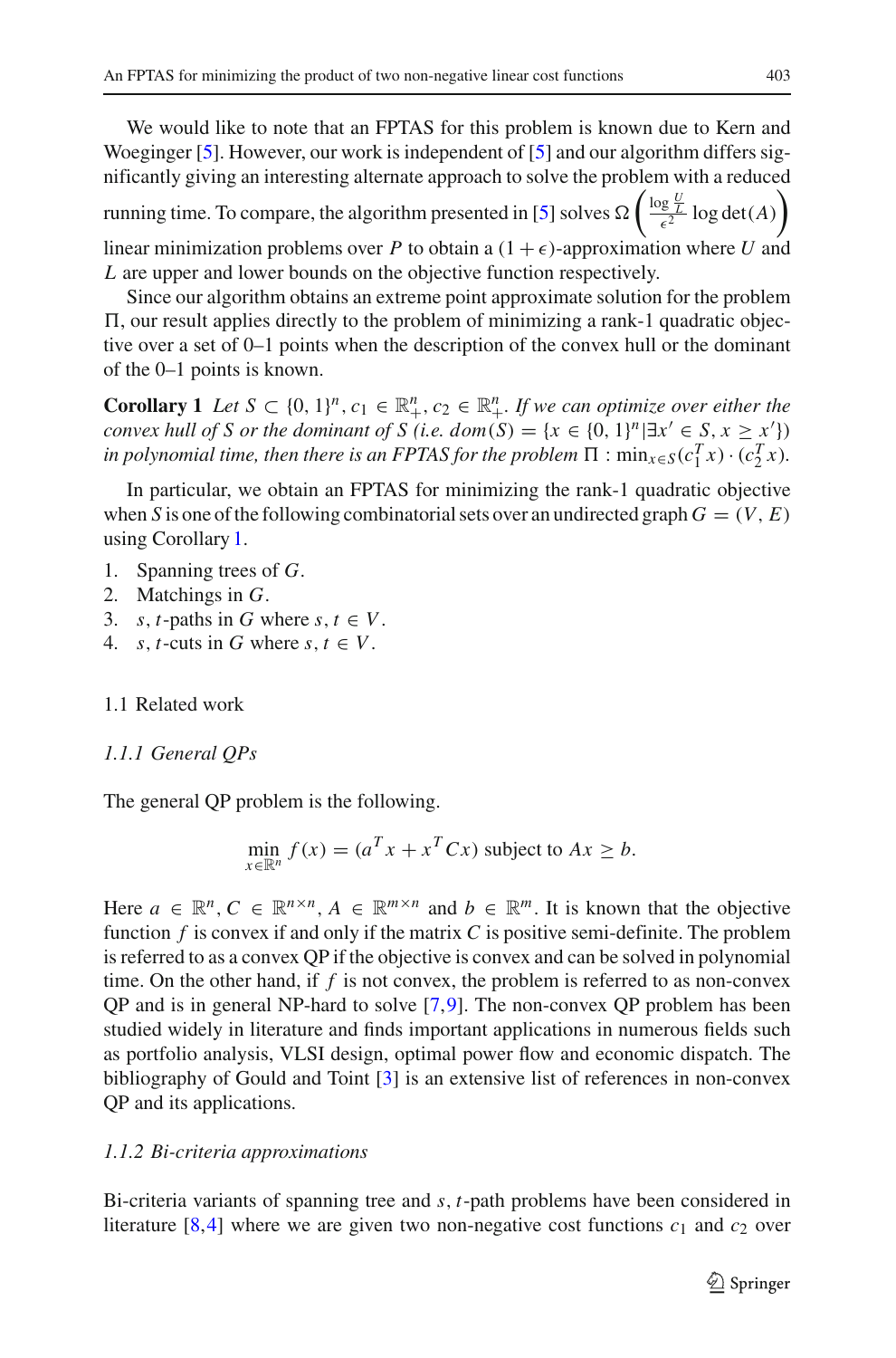edges and the goal is to find a spanning tree (or a  $s$ ,  $t$ -path) that minimizes cost  $c_1$ subject to a budget constraint on cost  $c_2$ . Ravi and Goemans [\[8](#page-4-6)] give a bi-criteria  $(1, 1 + \epsilon)$ -approximation for any fixed  $\epsilon > 0$  for the spanning tree problem [the algorithm outputs a tree with optimal  $c_1$  cost while violating the budget constraint by a factor  $(1 + \epsilon)$ ]. Hassin [\[4\]](#page-4-7) gives a similar bi-criteria  $(1, 1 + \epsilon)$ -approximation for the shortest path problem. While these bi-criteria approximation algorithms can be adapted to give a PTAS (though not an FPTAS) for the product objective version for the spanning tree and shortest path problems, they are specific to the spanning tree and the shortest path problems and can not be generalized.

# **2**  $(1 + \epsilon)$ -approximation algorithm

We solve the problem  $\Pi$  via a parametric approach. Consider the following parametric problem  $\Pi(B)$  where *B* is a given parameter.

$$
\min c_1^T x \tag{1}
$$

$$
c_2^T x \le B \tag{2}
$$

$$
x \in P \tag{3}
$$

The following lemma follows directly from the properties of a basic feasible solution of a polytope (see Brønsted [\[2](#page-4-8)]).

**Lemma 1** *Let*  $\tilde{x}(B)$  *be a basic optimal solution of*  $\Pi(B)$  *for any*  $B > 0$ *. Then*  $\tilde{x}(B)$ *can be written as a convex combination of at most two extreme points of polytope P.*

Consider a basic optimal solution  $\tilde{x}(B)$  of  $\Pi(B)$  for any  $B > 0$ . From the above lemma, we know that  $\tilde{x}(B)$  can be written as a convex combination of at most two extreme points of *P* (say  $x^1$ ,  $x^2 \in extr(P)$ ). Let  $f(x) = (c_1^T x) \cdot (c_2^T x)$  for any  $x \in \mathbb{R}^n_+$ . It is known that the function *f* is quasi-concave and is minimized at an extreme point of the feasible set [\[1\]](#page-4-1). Therefore, the following problem:

<span id="page-3-0"></span>
$$
\min\{f(x)| x = \alpha x^1 + (1 - \alpha)x^2, 0 \le \alpha \le 1\},\
$$

is minimized at either  $x^1$  or  $x^2$  and we have the following lemma.

**Lemma 2** *Let*  $\tilde{x}(B)$  *be a basic optimal solution for*  $\Pi(B)$  *for some*  $B > 0$ *. We can efficiently find an extreme point*  $x \in ext(P)$  *such that* 

$$
(c_1^T x) \cdot (c_2^T x) \le (c_1^T \tilde{x}(B)) \cdot (c_2^T \tilde{x}(B)) \le (c_1^T \tilde{x}(B)) \cdot B.
$$
 (4)

Since we do not know the value of parameter *B*, we try different powers of  $(1 + \epsilon)$ and solve the parametric problem  $\Pi(B)$  for each value of *B*.

*Proof of Theorem [1](#page-1-0)* Let  $x^*$  be an optimal solution for the problem  $\Pi$ . There exists  $j \in \mathbb{N}$  such that

$$
(1+\epsilon)^{j-1} \le c_2^T x^* < (1+\epsilon)^j.
$$